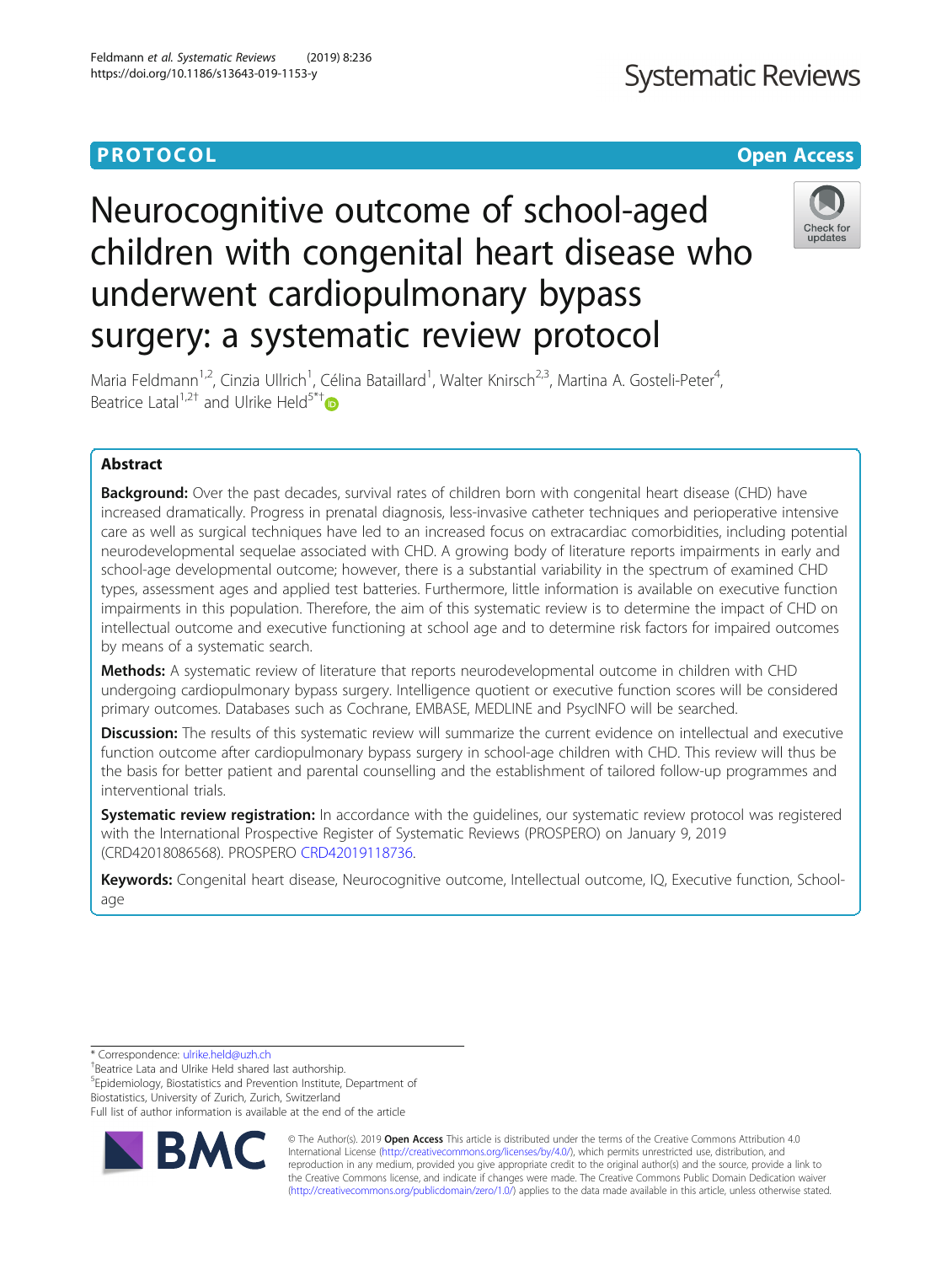# <span id="page-1-0"></span>Background

Congenital heart disease (CHD) summarizes a broad array of mild to severe structural and functional congenital anomalies of the heart and great arteries. CHD occurs in about 6 infants per 1000 live births, with 1 in 1000 having a cyanotic CHD, and 2 to 3 in 1000 requiring open-heart surgery [[1\]](#page-5-0). The surgical approaches range from single-stage repairs of non-cyanotic lesions (e.g. ventricular septal defect) to multiple stage palliative surgical interventions in the most complex defects of single ventricle heart diseases [\[1](#page-5-0), [2](#page-5-0)].

Over the past decades, advances in cardiopulmonary bypass surgery and perioperative intensive care have lowered the mortality rates of children with CHD noticeably [[2\]](#page-5-0). This led to an increasing number of patients with CHD reaching adolescence and adulthood and thus a stronger recognition of the high risk for neurodevelopmental impairment [[3\]](#page-5-0).

Neurodevelopmental impairment in infancy and early childhood is often mild and characterized by delayed acquisition of motor milestones and mild cognitive impairment [[3\]](#page-5-0) but persists into school-age and adolescence with multiple domains being simultaneously affected [[13,](#page-5-0) [14](#page-5-0)]. Importantly, neurodevelopmental impairment can also be found in children with acyanotic CHD who undergo cardiopulmonary bypass surgery [\[14](#page-5-0)], but the risk for more severe sequelae is more pronounced with increasing complexity of the CHD [[6\]](#page-5-0).

Whereas the neurobehavioral profile of children with CHD in early infancy has been well characterized, studies reporting neurocognitive outcomes of children and adolescents with CHD remain scarce and comprise reports of predominantly small cohorts with heterogeneous CHD study populations. However, these studies show that during school age, impairments become more apparent with the increasing cognitive demands [[6,](#page-5-0) [15\]](#page-5-0).

School age is also a time when executive functions are key to social development and academic achievement [[5\]](#page-5-0). Executive functions such as self-regulation and the ability to plan, solve problems and define aims are key to an independent life and represent a healthy development. This set of higher-order cognitive functions is an area of particular neurocognitive vulnerability in CHD adolescents [[6\]](#page-5-0). Executive function deficits could contribute to the high prevalence of difficulties in school, which are mirrored by the high percentage of children with CHD in need for specialized educational services [[16\]](#page-5-0). Behavioural difficulties such as attention deficits, hyperactivity and problems with inattention can furthermore contribute to the neurobehavioral difficulties of CHD children at school-age [\[17](#page-5-0)].

A number of demographic, foetal and perinatal as well as perioperative clinical risk factors for impaired neurodevelopment have been identified. Innate patient factors such as gender, birth weight, type of CHD, maternal education and genetic/extracardiac anomalies have been identified to be associated with neurodevelopmental and executive function outcome  $[4-7]$  $[4-7]$  $[4-7]$  $[4-7]$ . Furthermore, operative characteristics, such as longer cardiopulmonary bypass time and length of cardiac arrest time during the first surgery, have been identified as risk factors for poor neuropsychological outcome [[4,](#page-5-0) [8](#page-5-0)]. Perioperative clinical and neurological complications, such as the need for extracorporeal membrane oxygenation, or ventricular assist devices, postoperative seizures and prolonged intensive care unit stay further contribute to the increased risk for neurodevelopmental sequelae in the CHD population [[7](#page-5-0), [8\]](#page-5-0). Thus, the underlying mechanisms leading to the neurodevelopmental sequelae are multifactorial but to date not yet fully understood [\[9](#page-5-0)–[12\]](#page-5-0).

Further research is warranted to better understand the impact of complex CHD on cognitive outcome and executive functioning at school age and the role of modifiable risk factors and will aid the clinicians to counsel and support patients and families accordingly. A systematic review of the current literature in this field will summarize the existing evidence for impaired cognitive and executive functioning, will address potential risk factors and by that provide the basis to develop future research questions.

### **Objectives**

We aim to systematically review the literature for longterm intellectual and executive function outcomes of school-aged children with CHD, who underwent cardiopulmonary bypass surgery in comparison to control subjects or normative reference data. We aim to further examine risk factors for poor outcome, in particular modifiable risk factors, such as operative and perioperative variables. The results of this review will be the basis for better patient and parental counselling and the establishment of tailored follow-up programmes and interventional trials.

# Methods/design

The protocol for this systematic review was developed in accordance with the Preferred Reporting Items of Systematic Reviews and Meta-Analysis for Protocols 2015 (PRISMA-P) [\[18\]](#page-5-0) (for PRISMA-P checklist, see Additional file 1). The systematic review protocol has been registered in the International Prospective Register of Systematic Reviews (PROSPERO) on January 9, 2019 (registration number CRD42018086568).

#### Eligibility criteria

# Study design

Any original, peer-reviewed research studies including population-based register studies, retrospective and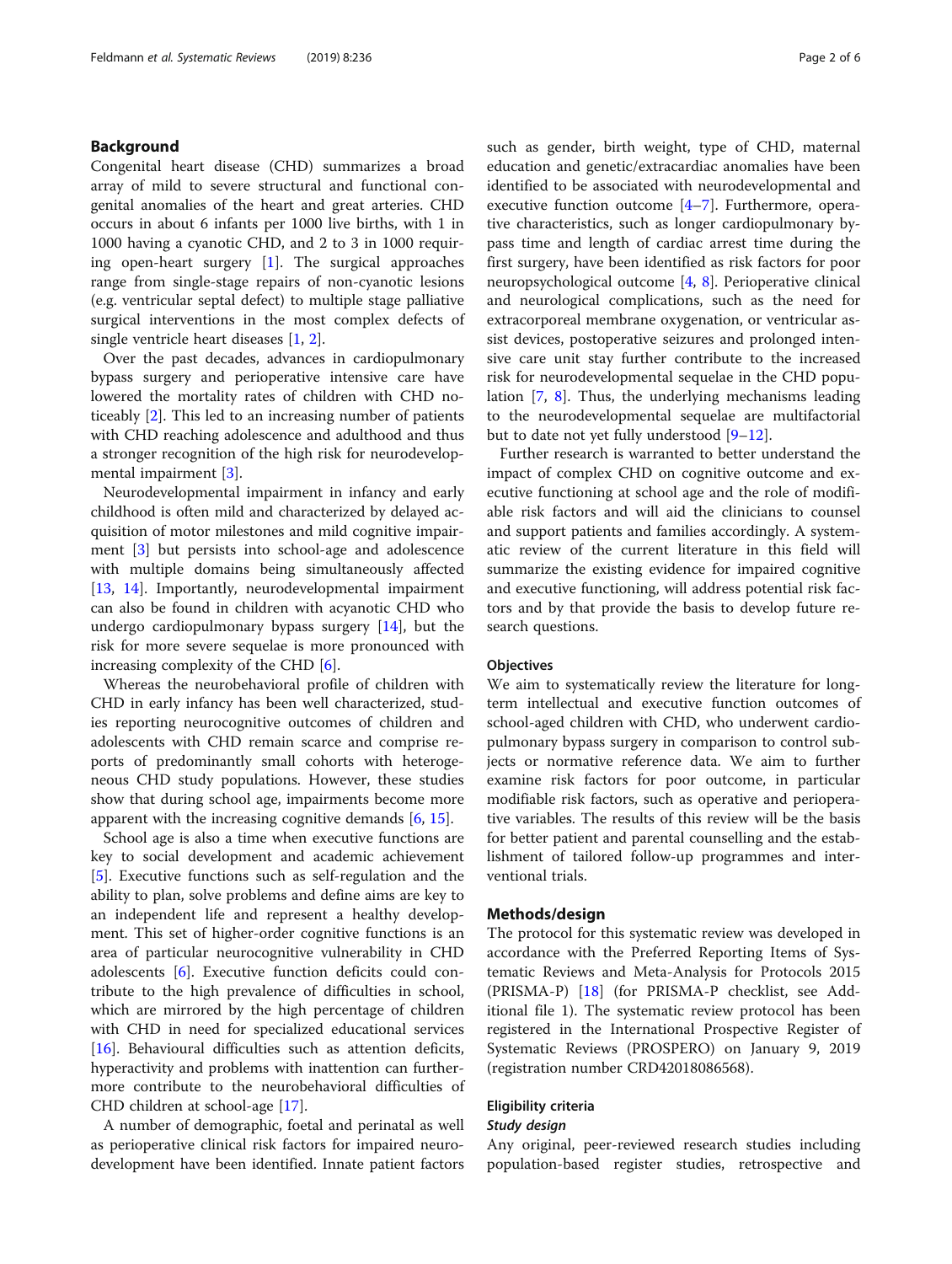prospective cohorts and cross-sectional studies will be included. We have no restrictions to study design; however, sample size of reported results must at least be ten subjects, as the recalculation of statistical parameters is often not feasible in case series of small numbers. Abstract only publications will be excluded, but where these are identified and inclusion criteria are met, the authors will be contacted for further information on the full paper. Reviews, editorials and position papers or commentaries will be excluded, but the reference list will be screened for relevant studies.

# Year of publication

No restriction to publication date will be applied.

#### Language

Studies in foreign languages will be translated with the help of acquainted native speakers who have a medical background, or authors will be contacted for data extraction/translation. If contacted corresponding authors do not respond within 1 month, studies will be excluded.

#### **Participants**

Studies reporting intellectual and/or executive function outcome of school-aged children (5–17 years) who underwent surgical repair or palliation for CHD during infancy or childhood with cardiopulmonary bypass are considered for inclusion. Studies reporting exclusively outcome of CHD children with neurologic comorbidities (e.g. due to chromosomal abnormalities or known genetic syndromal conditions) or after heart transplantation will be excluded.

Studies in which both genetic syndromal and nonsyndromal patient data are reported will be included and findings of the two groups extracted and analysed separately.

# Types of interventions, exposures and risk factors

Sociodemographic factors affecting academic performance and neurodevelopmental outcome will be considered. These include parental educational level and profession, income and environmental factors. Special educational support therapies such as early intervention as well as classroom support will be considered as exposure or confounder as appropriate. Outcomes of interventional trials will be included and extracted by intervention type. Results of the intervention group might be collated afterwards or interventional group might be accounted for in the statistical analysis.

The type of cardiac defect will be considered an exposure. Other confounders including maternal factors, neonatal factors (e.g. preterm birth, preoperative acidosis (low pH value in umbilical venous blood) or hypoxia (cyanosis)), perioperative characteristics and postoperative complications as well as pregnancy characteristics will be treated as confounders.

# **Outcomes**

# Primary outcomes

Cognitive outcome in children with congenital heart disease assessed by standardized age-appropriate neuropsychological assessments and reported as intelligence quotient will be considered as primary outcome. Executive function obtained through direct assessment or questionnaire will be additionally considered as primary outcome. Studies which do not report either one of our primary outcomes will be excluded.

# Secondary outcomes

Measures of academic achievement will be considered as secondary outcome.

# Information sources

#### Electronic database search

The following electronic databases will be searched:

- Cochrane
- Embase
- MEDLINE
- PsycInfo

The search for relevant publications will be done using subject headings (MeSH, EMTREE and PsycINDEX thesaurus) and free text words related to congenital heart disease and intellectual as well as executive function outcome in children and adolescents. The search strategy will be adapted for each database. The search will not be restricted to study design, date of publication or language.

If the full text or abstract of a reference cannot be found, authors of eligible studies will be contacted for full text or exclusion might be based on available data. If no response is received within 1 month, the study will be excluded. Reference lists of reviews, editorials and commentaries will be screened for relevant publications as stated under the section "[Study design](#page-1-0)". Journals in which five or more papers were published will be screened for additional references.

### Search strategy

The search strategy was developed in collaboration with a health information specialist experienced in literature search for systematic reviews and the authors. Key papers were used to derive and validate the search strategy. The database search will be carried out by the information specialist. The MEDLINE search protocol is included as Additional file 2 as an example.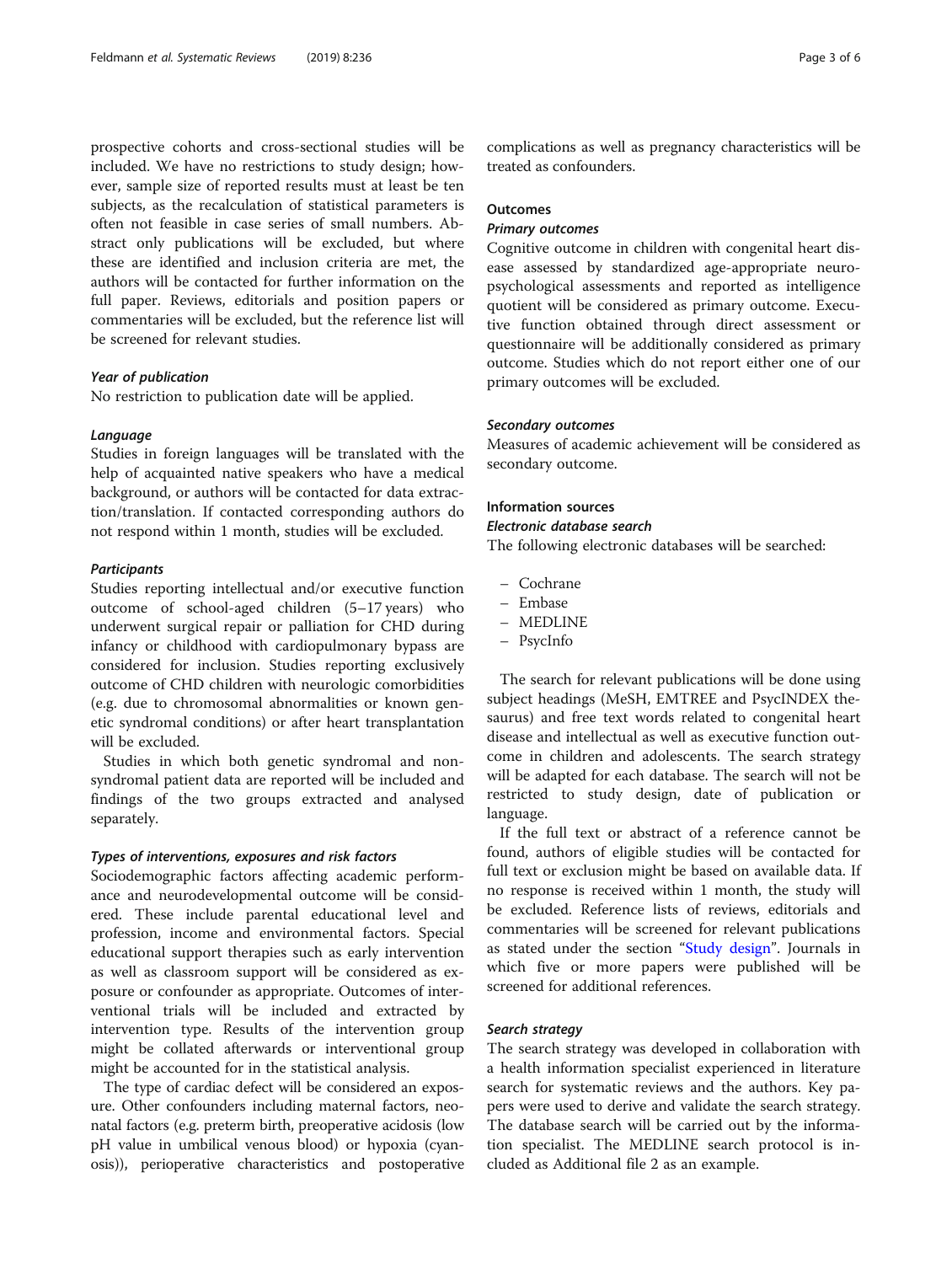#### Grey literature

As we do not include grey literature, we will address reporting bias by assessing funnel plot asymmetry.

# Selection of studies and data management

References will be stored and managed in Endnote X8 (Clarivate Analytics, Philadelphia, US). Duplicate publications will be automatically removed using Endnote X8. Remaining duplicates will be manually removed during the screening process, when identified. Management of citations throughout the fulltext screening and selection process will be supported by the web-based systematic review management programme on [www.covidence.org](http://www.covidence.org). Two independent reviewers (CU, CB) will screen titles and abstracts of a random subsample of 200 eligible studies yielded by our search strategy. Agreement on inclusion for full-text screening of > 80 % between the two independent reviewers will be considered as good, and the remaining number of references will be divided among the reviewing authors for further screening. Full texts of potentially relevant citations will be retrieved and examined for final inclusion. Again if > 80 % agreement within a subset of the eligible studies is achieved, the remainder will not be screened in duplicate. Rationale for in- or exclusion of studies will be documented, and discussion with a third author (BL) will be carried out to find consensus. The authors will not be blinded to journal titles, authors or author affiliations during the study selection process.

We aim to identify multiple reports of the same study by juxtaposing authors and comparing the reported study populations in terms of number, year and place of recruitment as well as outcomes. Data of multiple reports of the same study will be handled as stated in the section "Data extraction".

#### Data extraction

Information will be extracted from the included studies using a digital data extraction form. The form will include demographic and clinical information on study subjects, details on applied assessment tools and reported outcome results. A draft of the data extraction form will be predefined and piloted and adapted after extracting data from the first ten included studies. For further detail, see the draft of the data extraction sheet (Additional file 3). Data extraction will be carried out by two independent authors for individual subsets of the studies or in duplicate (discrepancies solved by third party) depending on the amount of included studies and the corresponding workload. The final approach will be reported accordingly in the systematic review report. In the absence of complete outcome reports or crucial information on the study population, corresponding authors will be contacted to obtain missing information. In case of multiple reports of the same study, reporting the same follow-up time point and outcome, only the most extensive report in terms of sample size will be considered for data extraction. Conversely, two separate data extraction forms will be completed if the follow-up time points or reported outcomes differ. Information from these data extraction forms might be collated afterwards or multiple reporting will be addressed through statistical analysis. Corresponding authors might be contacted to clarify questions on overlapping reports of the same study.

#### Dealing with missing data

We predefine a minimum set of information that must be extractable from the publication: age of subjects at assessment, type of CHD, cardiopulmonary bypass performed and one of the two primary outcomes reported. If the minimum dataset is not provided, corresponding authors will be contacted to retrieve missing data in order to appropriately describe the study results. If information on missing data cannot be obtained or no response of the corresponding authors is received within 1 month, the available data in each study will be used for meta-analysis and multiple imputation will be used to account for missing values if appropriate.

# Assessment of methodological quality and risk of bias of included studies

The quality of the included studies will be evaluated regarding their risk of different biases (e.g. selection bias, attrition bias, detection bias) by means of one of the SIGN checklists appropriate for study design ([https://](https://www.sign.ac.uk/checklists-and-notes.html) [www.sign.ac.uk/checklists-and-notes.html](https://www.sign.ac.uk/checklists-and-notes.html)). The overall methodological quality of the studies will be ranked as "high quality", "acceptable" and "low quality" according to the criteria of the SIGN checklist. If a final rating is not possible due to missing information, corresponding authors will be contacted for clarification or quality will otherwise be rated as "unclear". We do not plan to weigh study results based on the quality assessment, or to exclude studies due to low methodological quality, but will report frequencies of quality ratings and take the overall quality into consideration when discussing the results of the systematic review and meta-analysis. Risk of bias assessment will be carried out by two independent raters (MF, and additional author to be determined), and discrepancies will be solved by consulting a third party (UH).

# Assessment of heterogeneity

Heterogeneity between studies will be measured with Higgin's  $I^2$  statistic. Higgins's  $I^2$  statistic measures the percentage of variation between the sample estimates that is due to heterogeneity rather than to sampling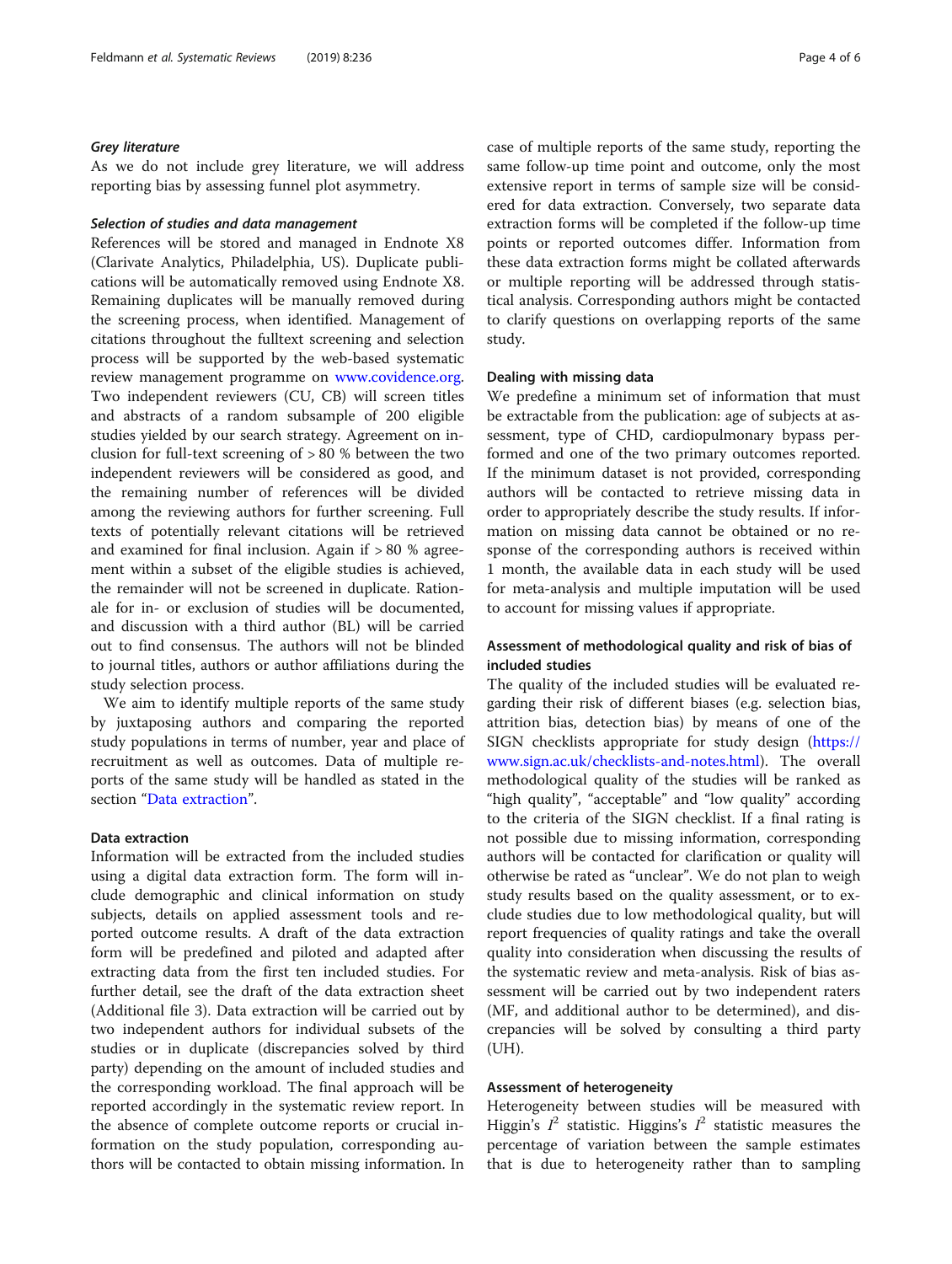error, and it can vary between 0 and 100 %. If the  $I^2$ -statistic equals 0%, statistical homogeneity exists. If  $I^2$  equals 50% or more, significant heterogeneity is typically considered to be present. In this case, a random effects model will be used for meta-analysis.

# Data synthesis and evaluation of risk factors

If three or more studies report the same outcome measures, or can be grouped according to the intervention used, the results of the studies will be meta-analysed, resulting in a summary estimate. Depending on the  $I^2$ statistic, a fixed or a random effects model will be used for meta-analysis. If less than three studies are found, the results will be described and may be displayed as forest plots without summary estimate. The continuous outcome measures may be reported differently across studies, e.g. as mean and standard deviation or standard error or as median and interquartile range or range. Between-group differences may be reported as difference with confidence intervals or  $t$  and  $p$  values. If outcomes need to be recalculated from medians and interquartile ranges or ranges, the proposed formulae by Wan et al. and by Luo et al. will be used [\[19,](#page-5-0) [20\]](#page-5-0) as recommended by the Cochrane Collaboration [[21](#page-5-0)]. We will assess the moderating effect of risk factors on outcome, if risk factors were reported in sufficient detail across studies. A meta-regression approach or subgroup analysis will be used as appropriate.

#### Sensitivity analyses

The reporting of the studies may be heterogeneous with respect to scales and questionnaires, statistics and time points. Homogenization may be required in order to meta-analyse the data, but it typically requires assumptions about distributions of variables, or alike. In case such assumptions are necessary before meta-analysis, a sensitivity analysis will be used to assess the effect of the assumptions on the results.

# Subgroup analyses

If possible, we will carry out subgroup analyses for the following groups:

- Type of CHD (uni- versus biventricular, cyanotic versus acyanotic, if possible further subtypes including rare types of CHD will be addressed)
- Age at surgery (< 7 days, < 1 month and other)
- Age at assessment categories (e.g. primary school age 5 to 11 years, secondary school age 12 to 17 years)
- Children receiving educational support versus no support
- Stratification by socioeconomic status

# Narrative synthesis

A narrative synthesis of the results of the systematic review will be provided, if statistical synthesis of the quantitative data is not appropriate because of a low number of studies or heterogeneous outcomes that cannot be pooled. In this case, a predeveloped narrative synthesis method (such as Popay et al. [\[22](#page-5-0)]) will be used. Results will be presented in descriptive paragraphs and might be supplemented by visual displays and tables as suitable. The most appropriate methods will be determined during the review process and outlined in the final manuscript.

# Assessment of meta-bias

Publication bias will be assessed by the graphical method of funnel plot, and the presence of bias will be visually inspected and statistically tested using the Egger test [[23\]](#page-5-0).

#### Confidence in cumulative evidence

To judge the confidence in the resulting body of evidence, the strength of the evidence will be assessed using the Grading of Recommendations Assessment (GRADE) [[24\]](#page-5-0).

# Amendments

In the event of protocol amendments, the date of each amendment will be provided with a description of the change and the rationale. This information will be added in tabular form to the final report and manuscript of the systematic review.

# **Discussion**

The results of this systematic review will contribute to a better understanding of the impact of CHD on cognitive and executive function outcomes at school and adolescent age. In particular, modifiable surgical and perioperative risk factors may be identified through this systematic review and may help to improve clinical management. The summary of the current literature will moreover aid clinicians to better understand the impact of different factors on outcome and thus help to counsel patients and their families. This information will be the basis for tailored follow-up programmes. Moreover, it will help to stratify risk groups to develop and provide early pharmacological and non-pharmacological intervention therapies. Finally, it will aid researchers to detect knowledge gaps and will help to pose future research questions.

With the here outlined methodological approach to our systematic review, which is in compliance with the PRISMA-P reporting guidelines, we aim to provide methodological transparency and clarity that is crucial for future reproducibility and enhance the value and